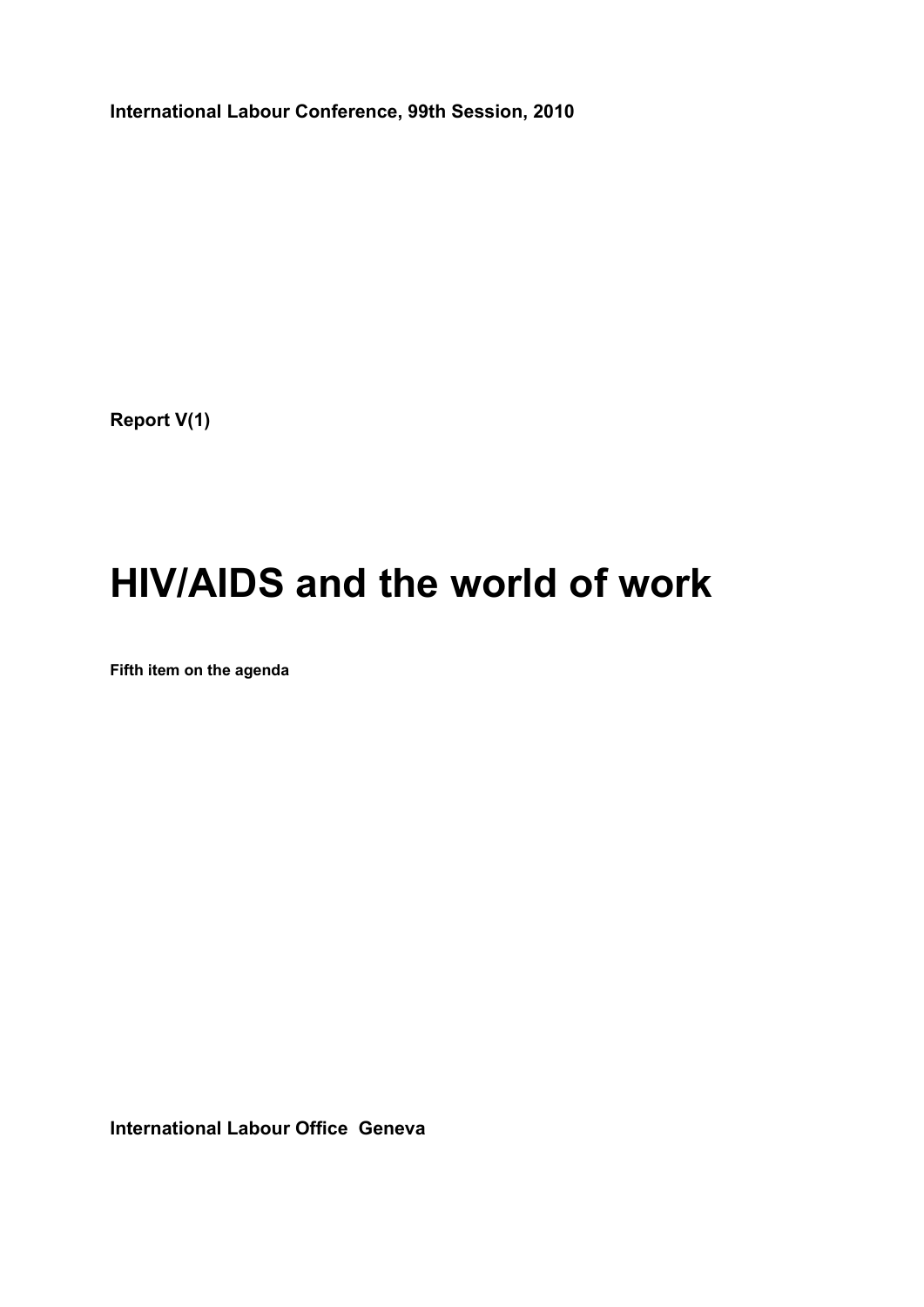ISBN 978-92-2-121891-3 ISSN 0074-6681

*First edition 2009* 

ILO publications can be obtained through major booksellers or ILO local offices in many countries, or direct from ILO Publications, International Labour Office, CH-1211 Geneva 22, Switzerland. Catalogues or lists of new publications are available free of charge from the above address, or by email: pubvente@ilo.org.

Visit our web site: www.ilo.org/publns.

Formatted by TTE: reference Confrep-ILC99-V(1)-[2009-07-0059-4]-En.doc Printed by the International Labour Office, Geneva, Switzerland

The designations employed in ILO publications, which are in conformity with United Nations practice, and the presentation of material therein do not imply the expression of any opinion whatsoever on the part of the International Labour Office concerning the legal status of any country, area or territory or of its authorities, or concerning the delimitation of its frontiers.

Reference to names of firms and commercial products and processes does not imply their endorsement by the International Labour Office, and any failure to mention a particular firm, commercial product or process is not a sign of disapproval.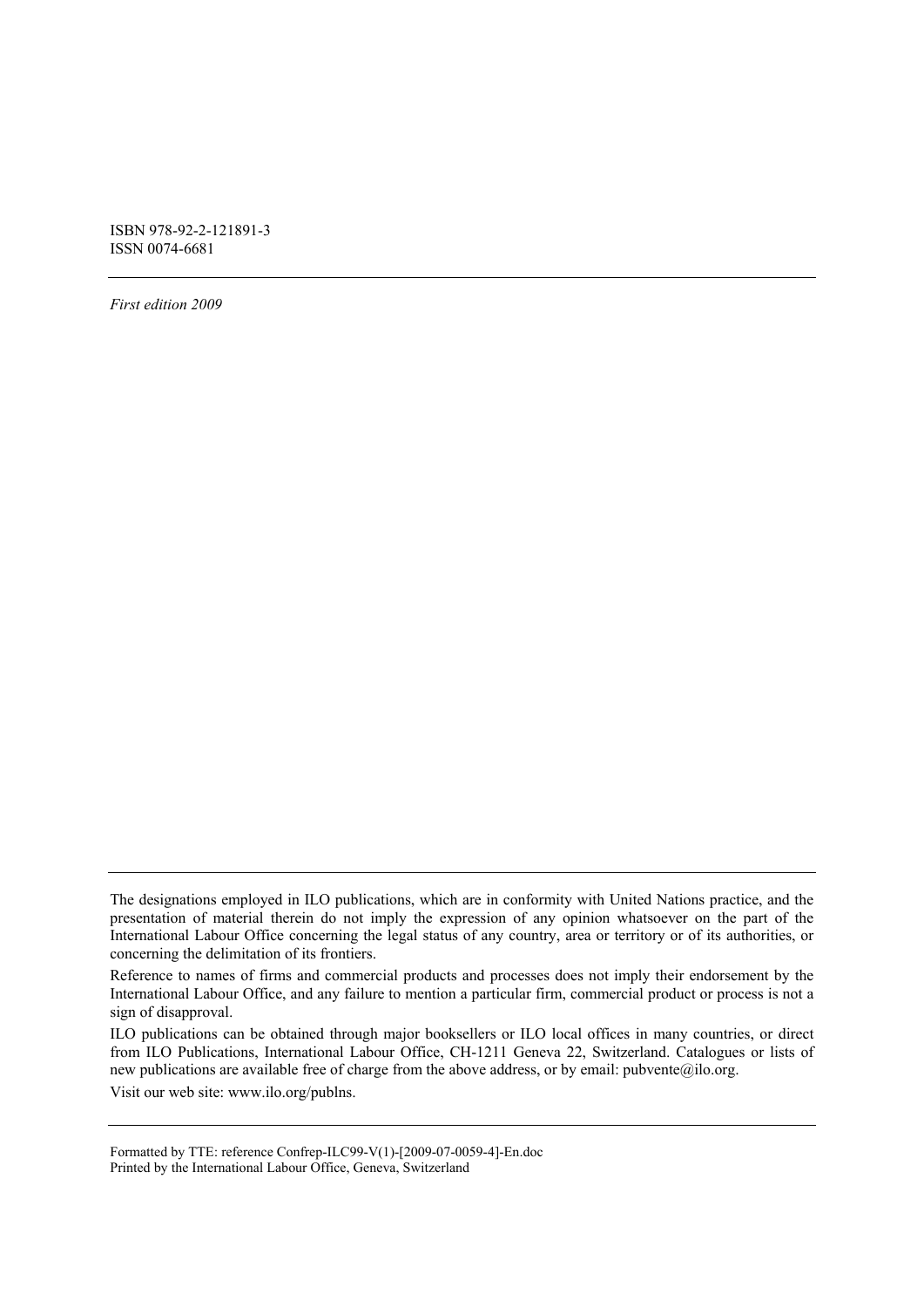## **CONTENTS**

## *Page*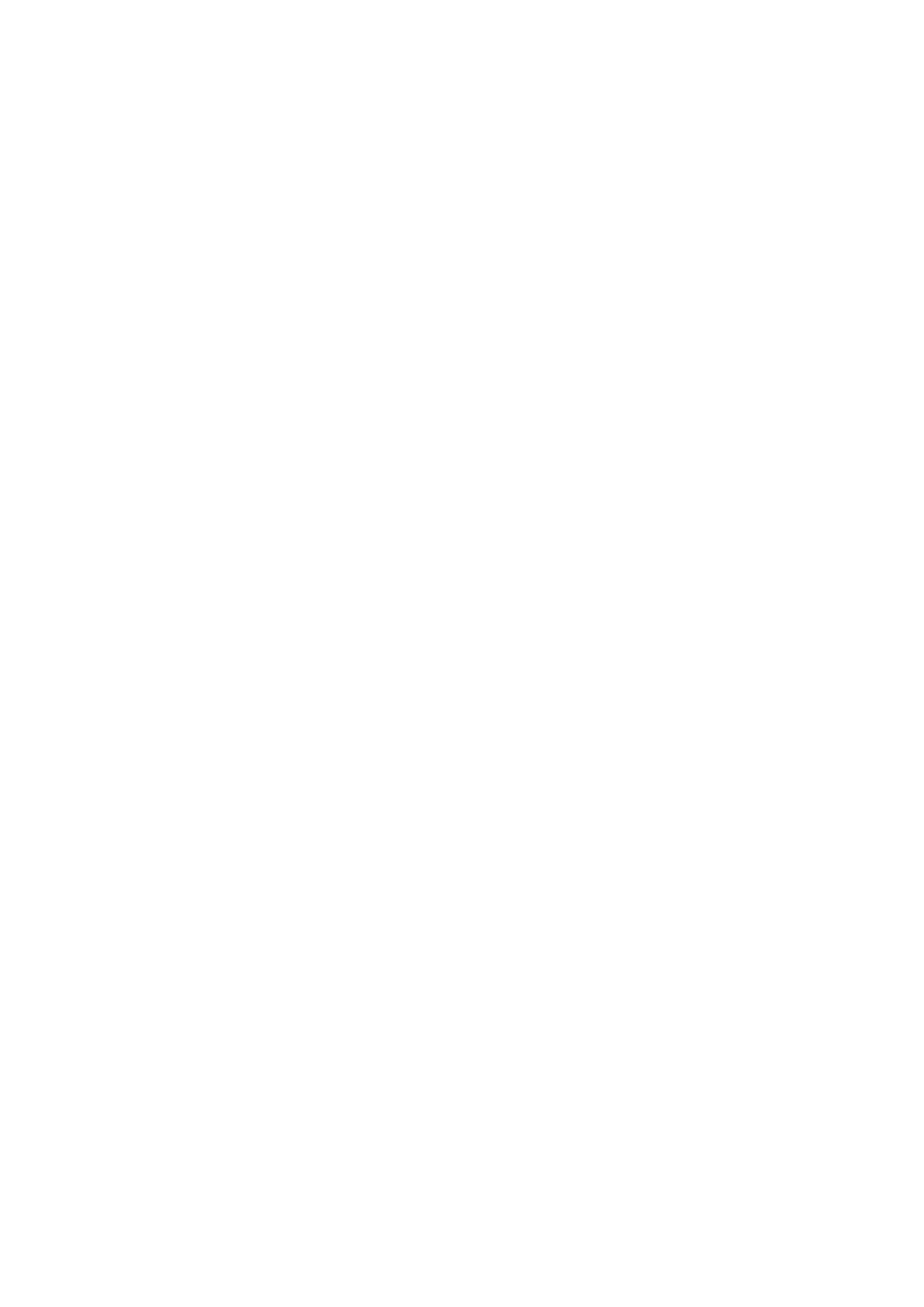## **INTRODUCTION**

At its 298th Session in March 2007, the Governing Body decided to place an item on HIV/AIDS and the world of work on the agenda of the 98th Session (2009) of the International Labour Conference for a double discussion leading to the adoption of an autonomous Recommendation.<sup>1</sup> It was decided that it was necessary to adopt an international labour standard on this subject in order to increase the attention devoted to HIV/AIDS at the national and international levels, to promote united action among the key actors on HIV/AIDS, and to increase the impact of the ILO code of practice on HIV/AIDS and the world of work adopted in 2001 (the "code of practice"), as well as to review developments since 2001. 2

In accordance with article 39, paragraph 1, of the Standing Orders of the Conference, the Office prepared Report IV $(1)$ . <sup>3</sup> That document contained a questionnaire related to the issues discussed in the report and was communicated in January 2008 to the governments of the member States of the International Labour Organization, which were invited to send their replies not later than 31 August 2008. Based on the replies received, the Office prepared Report IV $(2)$ , <sup>4</sup> which was thereafter communicated to governments in March 2009. These two reports formed the basis for the first discussion by the Conference held in June 2009.

On 18 June 2009, the International Labour Conference, meeting in Geneva in its 98th Session, adopted the following resolution: <sup>5</sup>

The General Conference of the International Labour Organization,

Having adopted the report of the Committee appointed to consider the fourth item on the agenda,

Having in particular approved as general conclusions, with a view to the consultation of governments, proposals for a Recommendation concerning HIV/AIDS and the world of work,

Decides that an item entitled "HIV/AIDS and the world of work" shall be included in the agenda of its next ordinary session for second discussion with a view to the adoption of a Recommendation.

<sup>&</sup>lt;sup>1</sup> ILO: *Date, place and agenda of the International Labour Conference: Agenda of the 98th Session (2009) of the International Labour Conference*, Governing Body, 298th Session, Geneva, March 2007, GB.298/2.

<sup>2</sup> ILO: *Minutes of the 298th Session*, Governing Body, March 2007, GB.298/PV.

<sup>&</sup>lt;sup>3</sup> ILO: *HIV/AIDS and the world of work*, Report IV(1), International Labour Conference, 98th Session, Geneva, 2009.

<sup>4</sup> ILO, *HIV/AIDS and the world of work*, Report IV(2), International Labour Conference, 98th Session, Geneva, 2009.

<sup>5</sup> ILO: *Report of the Committee on HIV/AIDS*, in *Provisional Record* No. 15, International Labour Conference, 98th Session, Geneva, 2009.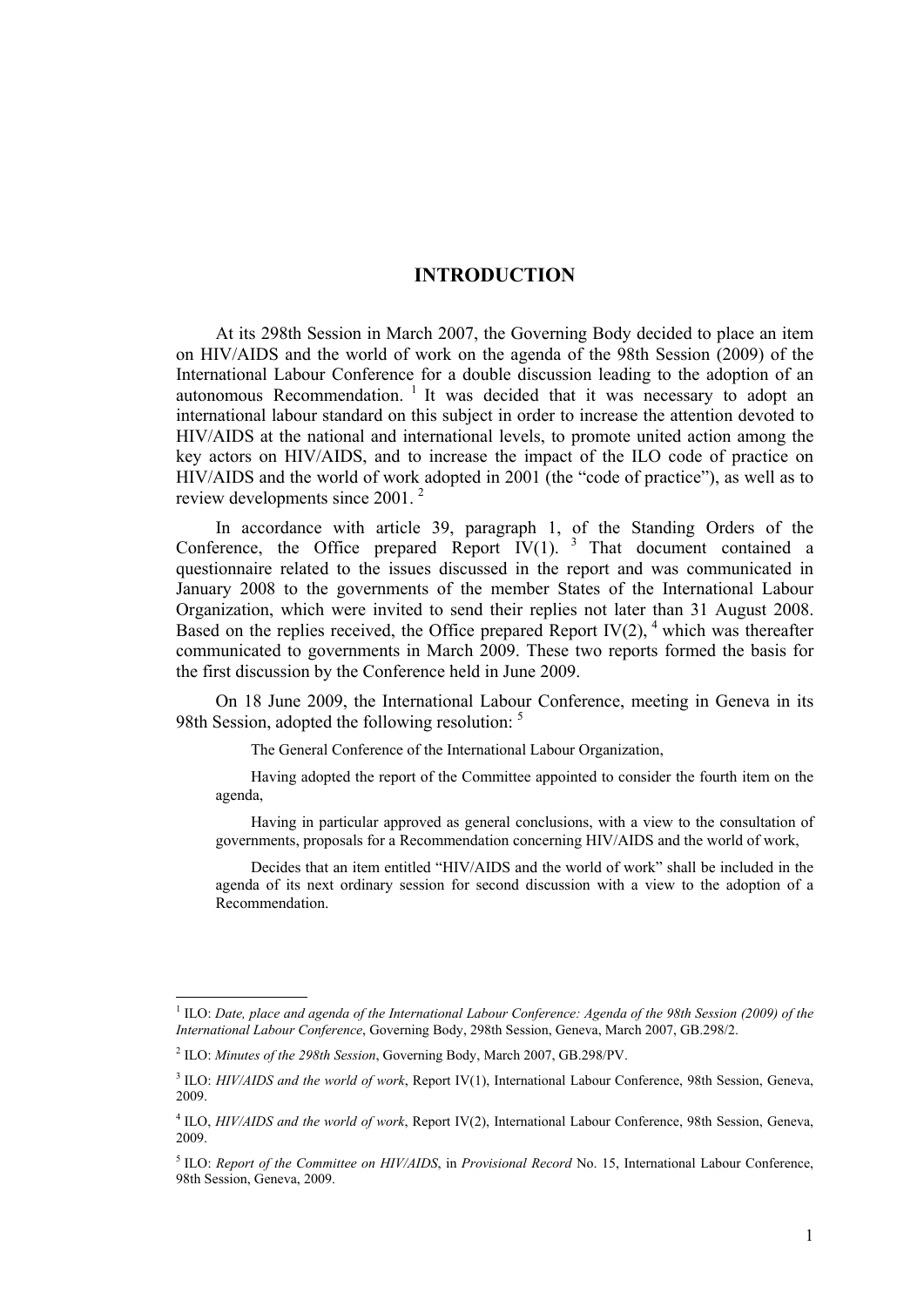In the light of this resolution and in conformity with article 39, paragraph 6, of the Standing Orders of the Conference, the Office has prepared the text of the proposed Recommendation. The text is formulated on the basis of the first discussion by the Conference and takes into account the replies received to the questionnaire contained in Report IV(1). Pursuant to article 39, paragraph 6, of the Standing Orders, this text is now to be communicated to governments and should reach them not later than two months from the closing of the 98th Session of the Conference. The purpose of this report is to transmit the proposed Recommendation to governments in accordance with the Standing Orders.

Governments are hereby asked to inform the Office within three months from receipt of this report, and after consulting the most representative organizations of employers and workers, whether they have any amendments to suggest or comments to make. Pursuant to article 39, paragraph 6, of the Standing Orders of the Conference, the replies should be communicated to the Office in Geneva as soon as possible and in any case not later than **19 November 2009**.

Governments are further requested to inform the Office by the same date whether they consider that the proposed text provides a satisfactory basis for the second discussion by the Conference at its 99th Session in June 2010. Pursuant to article 39, paragraph 6, of the Standing Orders, governments should also indicate which organizations of employers and workers they have consulted before finalizing their replies. It should be noted that such consultations are also required by Article 5(1)(a) of the Tripartite Consultation (International Labour Standards) Convention, 1976 (No. 144), for countries that have ratified this Convention. The results of the consultations should be reflected in the governments' replies.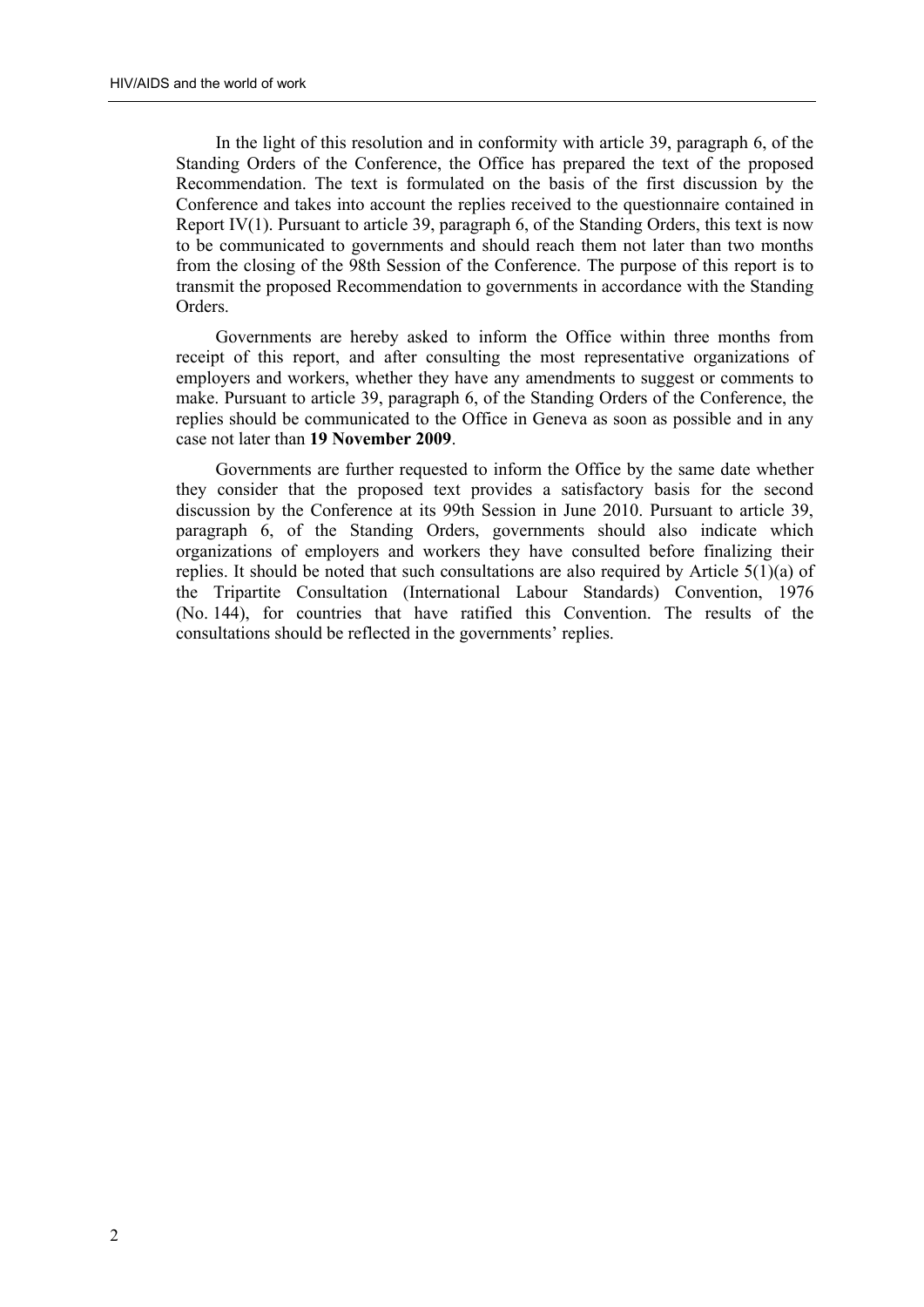## **OFFICE COMMENTARY ON THE PROPOSED TEXT**

The text of the proposed autonomous Recommendation on HIV/AIDS and the world of work is set forth below. It is based on the Conclusions adopted by the International Labour Conference following its first discussion at its 98th Session in June 2009 ("the Conclusions").

In accordance with the consistent practice since 1988, the report of the Committee on HIV/AIDS appointed by the Conference to consider this item is being sent to member States in its entirety, together with the record of the discussion held in the plenary session of the Conference.<sup>1</sup>

A number of drafting changes have been incorporated in the text of the proposed instrument in the interests of greater clarity, and in order to bring the two official language versions of the texts into better alignment with one another, harmonize certain provisions, and avoid possible inconsistencies with terminology used in other ILO **instruments** 

## PROPOSED RECOMMENDATION

## **PREAMBLE**

## *(Point 3(a)–(o) of the Conclusions)*

The Office has established a standard preambular text that incorporates point  $3(a)$ to (o) of the Conclusions. Point 3(k) has been moved to the end of the preamble for purposes of clarity.

The preamble notes the serious impact of HIV/AIDS and draws attention to the link between poverty and the pandemic. The fifth paragraph of the preamble has been reworded to remove the geographical focus on areas with high levels of poverty and establish more directly the causal link between poverty and heightened risk of HIV transmission. The Office further notes that it has also included a reference to lack of adherence to treatment, on the basis of several of the replies to the questionnaire, in order to highlight the fact that this factor, in addition to the others listed, increases the risk of HIV transmission. In this regard, the Office recalls that the viral load of an HIVpositive person who is undergoing treatment will be lowered, thus decreasing the risk of HIV transmission. Therefore, not only does lack of adherence to treatment pose a risk of continued spread of the pandemic, but lack of universal access to treatment also presents an obstacle to the goal of halting and beginning to reverse the spread of HIV worldwide, as envisaged in the Millennium Development Goals.

<sup>&</sup>lt;sup>1</sup> ILO, *Provisional Record* No. 15, International Labour Conference, 98th Session, Geneva, 2009; and *Provisional Record* No. 20, 98th Session, Geneva, 2009.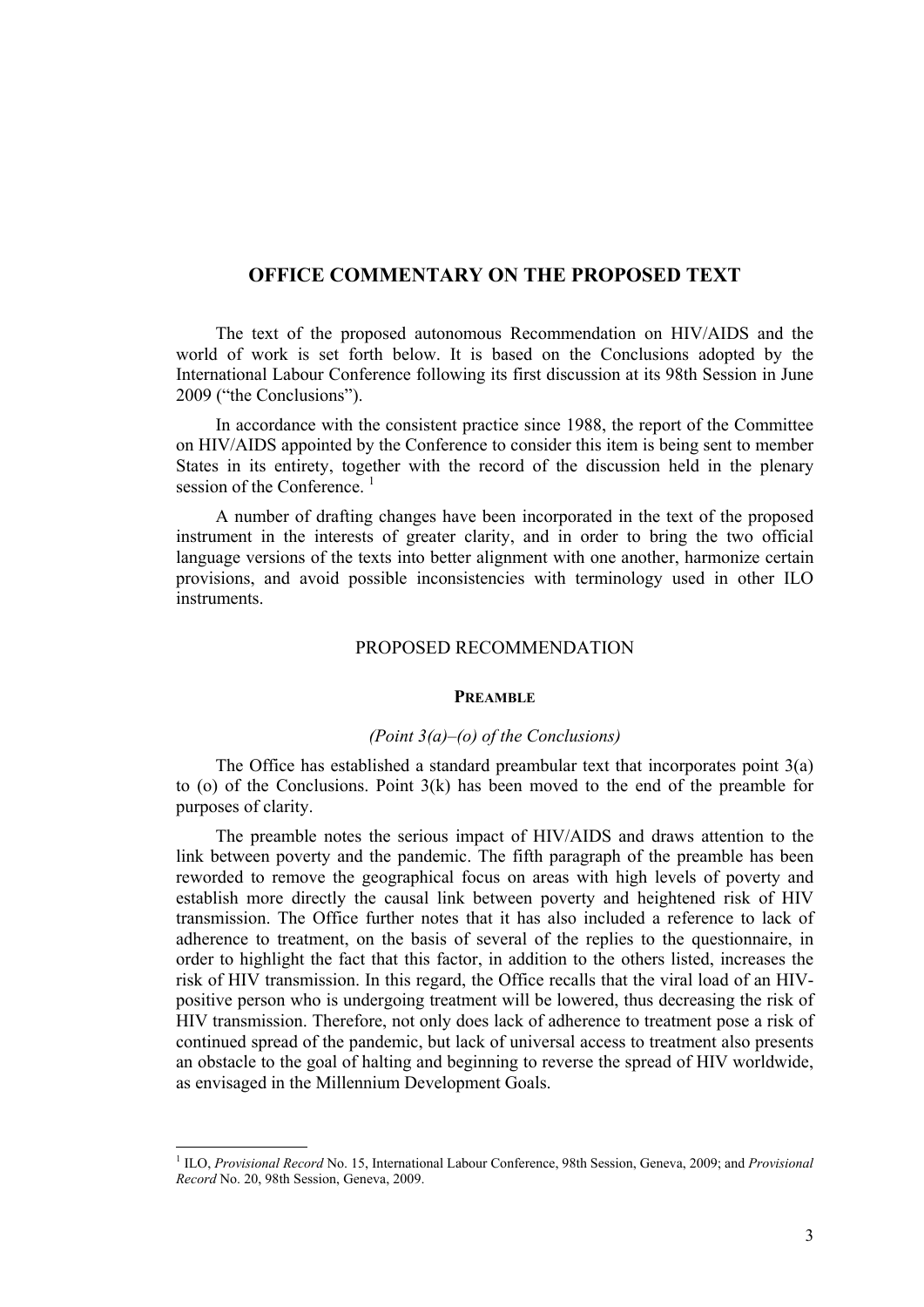The sixth and seventh paragraphs of the preamble emphasize that stigma and discrimination are barriers to the development and implementation of an effective national response to the pandemic, and in particular that HIV/AIDS has a more severe impact on vulnerable groups. In this context, the Office has included a reference to the term "at-risk groups" in conjunction with the reference to the term "vulnerable groups". This addition is intended to capture the notion that some groups may require heightened protection, even though they do not belong to a particular category deemed to be more vulnerable to the risk of HIV transmission, because they are nevertheless at risk as a result of other social or cultural factors.

The Office has removed the reference, in the seventh paragraph of the preamble, to women as a vulnerable group in order to avoid any appearance of discriminatory stereotyping (referring to women and minor children together as intrinsically vulnerable). Moreover, the Office notes that the increased vulnerability of women and girls to the risk of HIV infection is in any event addressed separately and in greater depth in the eighth paragraph of the preamble.

## **PART I. DEFINITIONS**

## *Paragraph 1 (Point 4(a)–(j) of the Conclusions)*

The text of the definitions of the terms "HIV" and "AIDS" has been bracketed to indicate that it will be the subject of further technical consultations. The results of such consultations will be incorporated into the final text of the proposed Recommendation communicated to governments prior to the second discussion by the 99th Session of the Conference in June 2010.

The definition of "stigma" in point 4(d) of the Conclusions (now Paragraph 1(d) of the proposed Recommendation) has been reworded in the interests of greater clarity.

It should be noted that, while definitions of the terms "workers" and "workplace" were included in this section of the Conclusions as adopted by the Conference, neither definition appears necessary in the light of the statement of coverage, adopted later in the discussion, of all workers and all workplaces. Moreover, these terms are not used in the proposed Recommendation in a manner that would require special definition for the purposes of this proposed instrument.

## **PART II. SCOPE**

## *Paragraph 2 (Point 5(a)–(e) of the Conclusions)*

Paragraph 2 of the proposed Recommendation (point 5 of the Conclusions) has been expanded to make it clear that the Recommendation is intended to cover persons in any employment or occupation, using wording modelled on the Discrimination (Employment and Occupation) Convention, 1958 (No. 111). As established under that Convention, the reference in Paragraph 2(a) of the proposed Recommendation to "all workers at all workplaces" should be understood to include those in managerial and supervisory positions. In addition, to respond to concerns expressed in the Committee that the proposed Recommendation should cover all those seeking employment, the Office has included a reference to jobseekers in addition to job applicants. Governments are invited to indicate whether, in their view, the current wording of the text sufficiently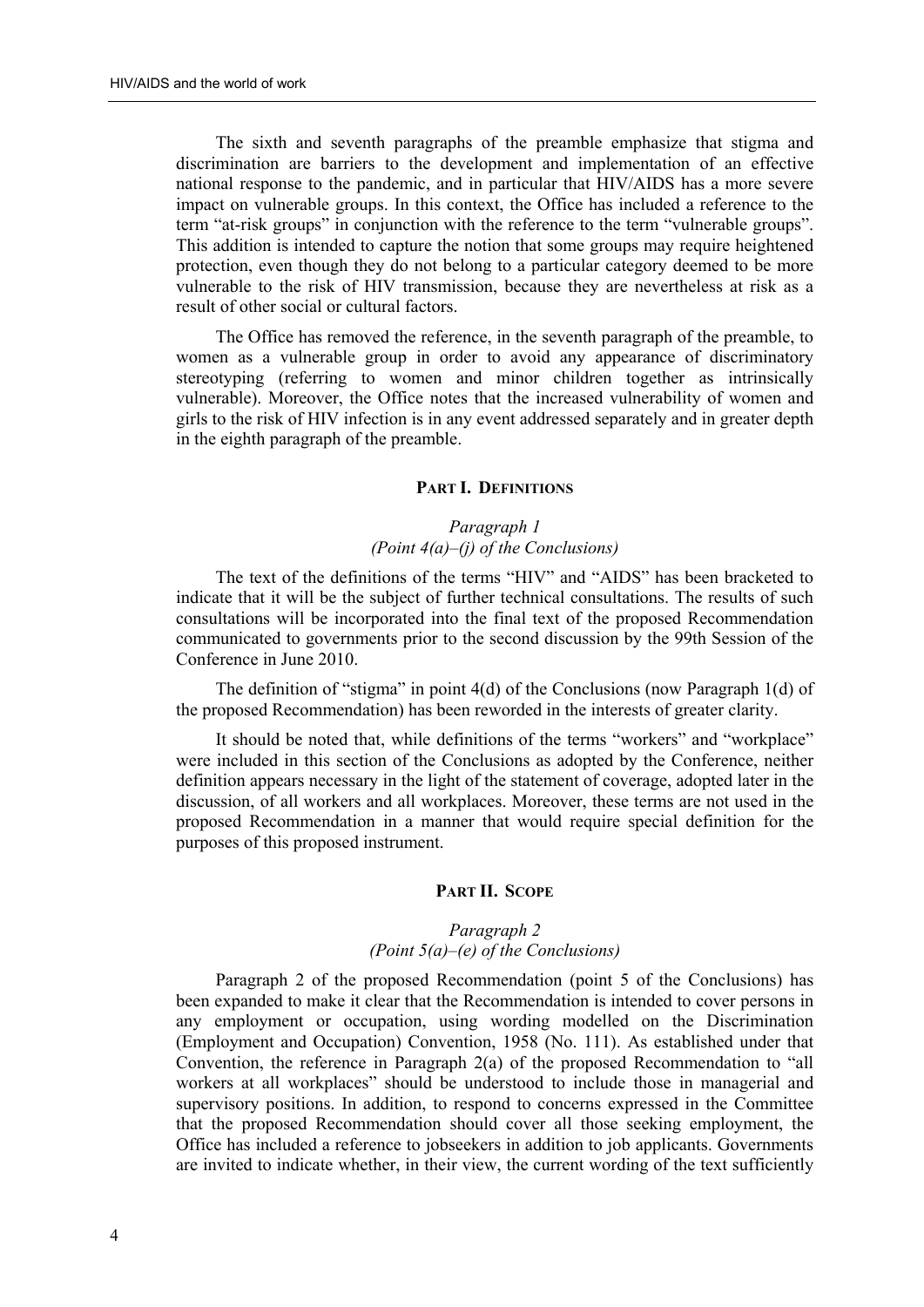captures all persons who are of economically active age, but may be temporarily unemployed.

## **PART III. GENERAL PRINCIPLES**

## *Paragraph 3 (Point 6(a)–(j) of the Conclusions)*

The introductory clause has been reworded to provide that the general principles enumerated in this Paragraph should be mainstreamed into all action to address HIV/AIDS in the world of work. It should also be noted that in the proposed Recommendation, the Office removed one of the points  $(6(i))$  listed in this section of the Conclusions because the protection of workers in occupations particularly exposed to the risk of HIV transmission is already addressed elsewhere, in the operative provisions adopted later in the Committee discussions (Paragraph 28, based on point 33 of the Conclusions).

## **PART IV. NATIONAL POLICIES AND PROGRAMMES**

## *Paragraphs 4–33 (Points 7–36 of the Conclusions)*

While the Committee decided to use the term "member States" in several points of the Conclusions, instead of the more usual "Members", the Office has restored the term "Members" in this draft. Over the last 90 years, the term "member States" has been used on only four occasions in ILO Recommendations and once in a Convention, for reasons that are not readily apparent in the preparatory work. As the Constitution of the ILO refers to "Members", and as no confusion has arisen through the use of the term in other standards, the term "Members" is understood to refer to the same concept as "member States". There does not appear to be any reason to introduce possible confusion as to whether this instrument refers to a different concept than other ILO standards.

As concerns the term "competent authorities", the Committee introduced the term "competent authorities of member States" in the Conclusions. In this case as well, the Office, in drafting the proposed instrument, has reverted to the established ILO practice of referring to the national authorities responsible for action relating to an ILO standard as simply "the competent authorities". This term is taken from the ILO Constitution (see article 19). Because the proposed instrument would leave the assignment of responsibility for action at the national level, in accordance with the relevant national structures and usages, the competent authorities could only be those of the Member in question. If considered necessary, this term could be defined in the definitions section of the Recommendation (Paragraph 1), but there is no ambiguity in any case in which it is used.

## *Discrimination and promotion of equality of opportunity and treatment*

The wording of Paragraph 9 retains the wording of point 12 of the Conclusions. The Office text would have asked States to extend protection under the Discrimination (Employment and Occupation) Convention, 1958 (No. 111), to discrimination based on real or perceived HIV status. The Office considers that the argument expressed during the Conference discussion, that the Office text was not appropriate because Convention No. 111 does not already explicitly cover discrimination on grounds of health, is based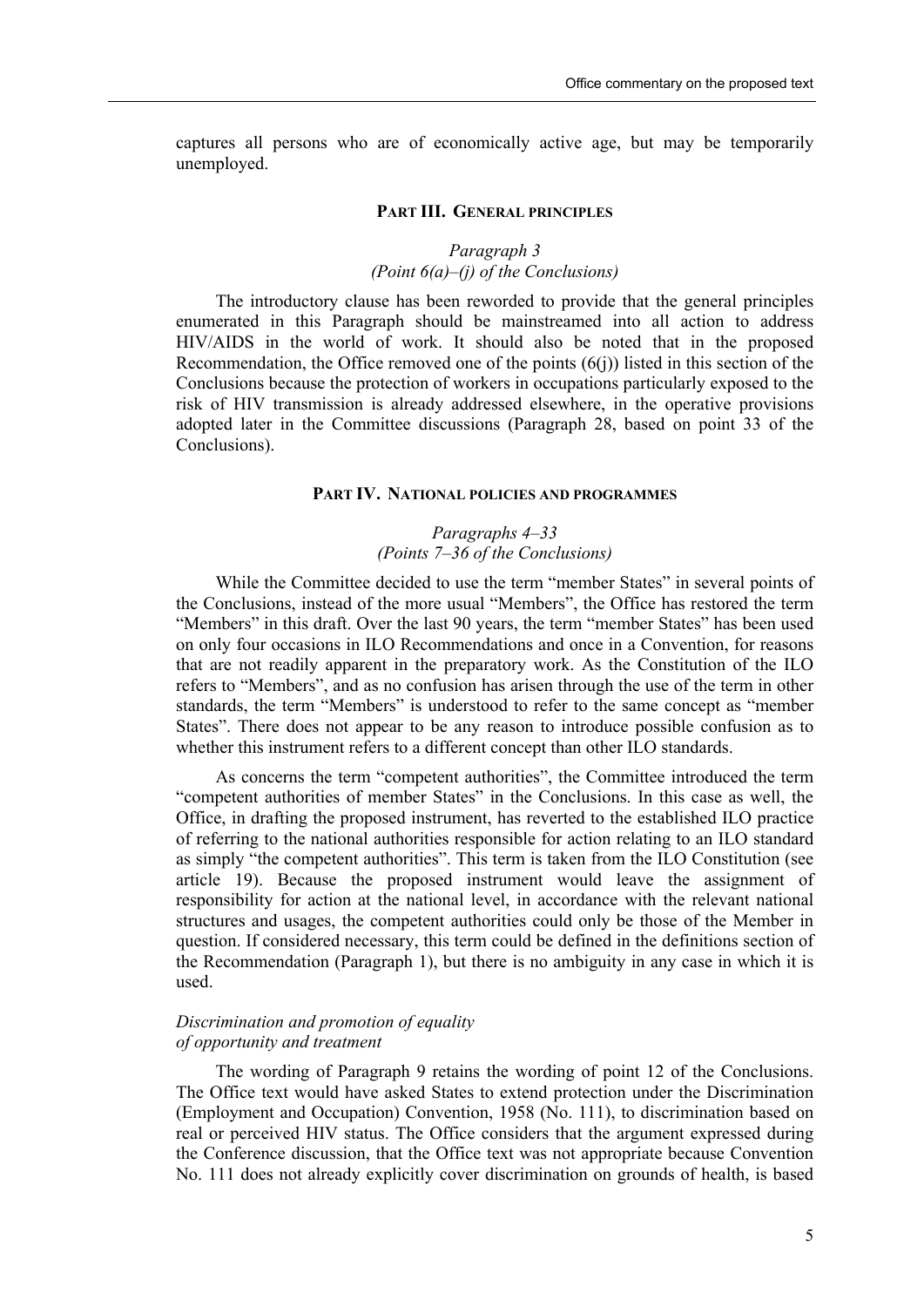on a misunderstanding of the legal effect of Article  $1(1)(b)$  of Convention No. 111. That provision explicitly states that the Convention's coverage may be extended to include other grounds not already explicitly mentioned in the Convention. A number of Members have made use of this provision. In addition, the Office wishes to point out that the expression "protection equivalent to" now used in Paragraph 9 is a lower standard than Convention No. 111 would provide, in two respects: first, "equivalent to" does not carry the same weight as "equal to"; and second, it would not allow the ILO supervisory bodies to examine the effect given to such protection for the great majority of ILO Members that have ratified Convention No. 111, should they decide to extend the application of that Convention to HIV/AIDS status (at the time of preparation of this report, all but 15 ILO Members have ratified that Convention). The Office therefore suggests that the constituents re-examine whether their intention is in fact to provide this lower status to protection against discrimination, as such a result would appear to be inconsistent with other conclusions adopted by the Conference which would prohibit discrimination in stronger terms.

With respect to the reference in paragraph 17(d) of the Conclusions, corresponding to Paragraph 14(c) of the proposed Recommendation, to the role of men as "gatekeepers", the Office notes the Conference discussions on this point, in which it was pointed out that men are often in control of access to information and to the means of protection from HIV transmission. In such situations, women are often in a more vulnerable position, especially as regards reproductive rights and access to economic empowerment. It is in this sense that the reference to men as "gatekeepers" was made. However, this is also a term that may lend itself to misinterpretation. It could also be perceived as paternalistic and as perpetuating the very gender inequalities that promote the spread of the pandemic. The term "gatekeepers" also presents significant difficulties for purposes of translation. Therefore, the Office has omitted this reference in this draft of the proposed Recommendation.

Point 17(a)–(i) has been reworded and re-ordered in Paragraph 14 of the proposed Recommendation. In addition, point 17(i) on behaviour change has been incorporated in new subparagraph (g) of Paragraph 16, which retains and reinforces the reference to behaviour change in point 19(b) of the Conclusions. The reference to harm reduction, as a necessary element of an effective workplace prevention programme, is now a standalone item in subparagraph (f) of Paragraph 16.

The sub-heading "Measures for prevention, treatment, care and support, and privacy" has been removed from the proposed Recommendation in order to make it clear that all these elements should be integrated into the national policies and programmes. The text that previously fell under this sub-heading now falls within Part IV on national policies and programmes, following the section headed "Discrimination and promotion of equality of opportunity and treatment".

## *Privacy and confidentiality*

The Office has removed the exclusionary clause contained in the bracketed text in point 29 of the Conclusions (Paragraph 25 of the proposed Recommendation). While the Office is aware of the practice in some member States whereby certain exceptions are made to the general prohibition against compulsory testing and disclosure of confidential information regarding an individual's HIV status, it would pose significant problems to include such a clause in the proposed Recommendation. This position would not be in conformity with the ILO's obligations as a Co-sponsor of the Joint UN Programme on HIV/AIDS (UNAIDS), which does not support either mandatory testing or mandatory disclosure, in any circumstances, of confidential medical data relating to HIV/AIDS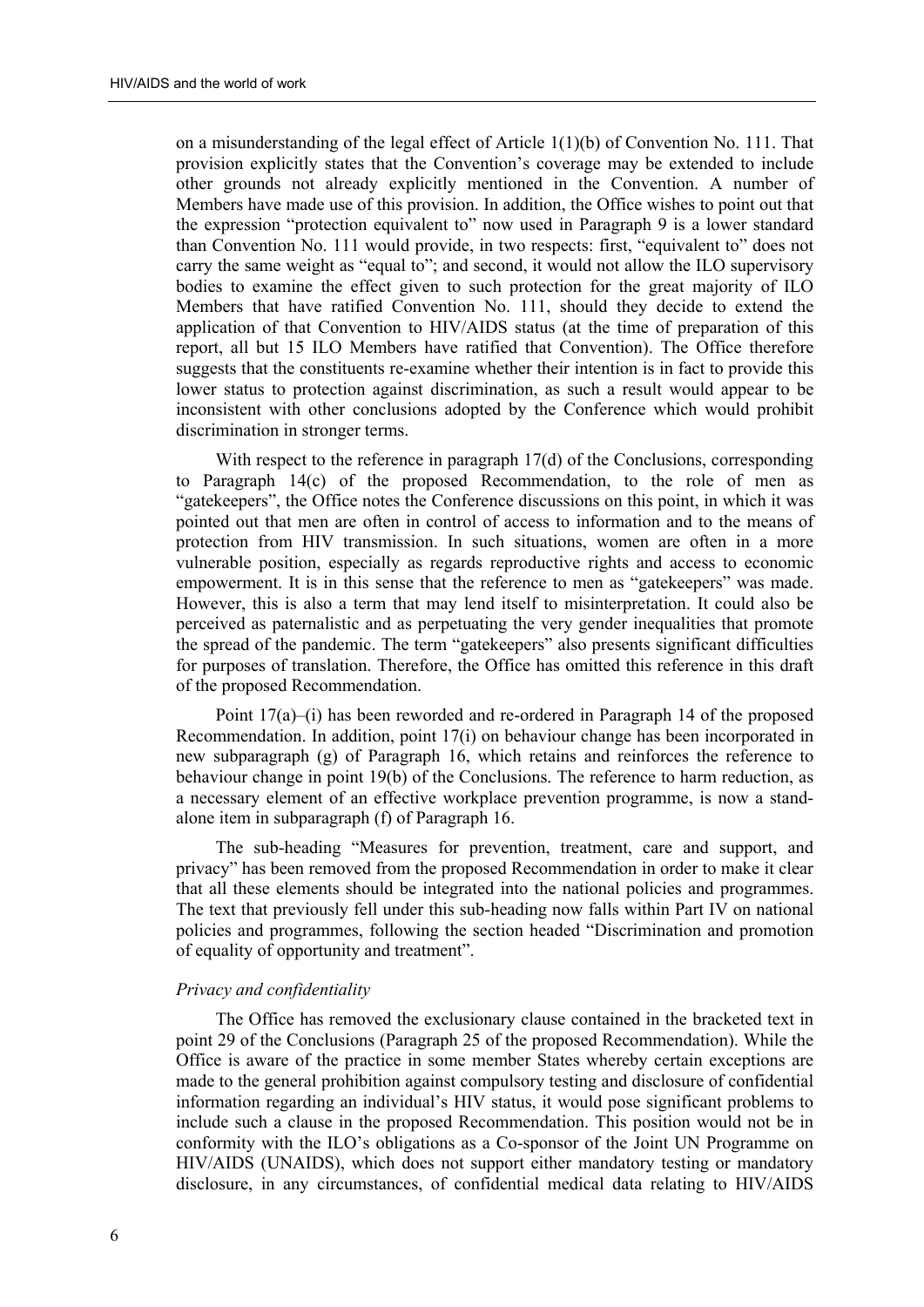status. <sup>2</sup> Moreover, the Office notes that the exclusionary clause would not be in conformity with safeguards provided for under existing international labour standards and human rights law.

Concern was expressed by the Workers' group that Paragraph 26 of the proposed Recommendation (point 30 of the Conclusions) as adopted might imply tacit approval for the testing of migrant workers. From a legal point of view, migrant workers are fully covered by Paragraph 23 of the proposed Recommendation (point 27 of the Conclusions). The Office has therefore maintained the text as adopted.

#### *Treatment and care*

Point 22 of the Conclusions has been partially integrated into Paragraph 17 of the proposed Recommendation.

## *Children and young persons*

Paragraphs 32 and 33 (points 35 and 36 of the Conclusions) have been modified in that the third sentence of point 36 of the Conclusions has been moved to the end of Paragraph 32 in the proposed Recommendation, to indicate clearly that this provision applies to children, as the ILO has no standards addressing young persons – who may well be young adults – and sex work. In addition, the reference to "sex work" has been replaced by "commercial sexual exploitation", a term that is commonly used to refer to the worst forms of child labour involving sex work of this kind.

## *Occupational safety and health*

The section on occupational safety and health has been re-ordered to begin with general principles, and the reference in Paragraph 28 (point 33 of the Conclusions) to health sector workers has been replaced by a more comprehensive general reference to occupations most at risk, in order not to establish a possibly limiting enumeration of occupations.

## **PART VI. FOLLOW-UP**

## *Paragraphs 46 and 47 (Points 49 and 50 of the Conclusions)*

The Office has omitted, in Paragraph 47 of the proposed Recommendation, the first phrase in point 50 of the Conclusions, which refers to reporting to the ILO under article 19 of the ILO Constitution. The Office notes that this reference to article 19 appears to be inconsistent with the focus of Paragraph 47, which provides for follow-up at the national level as well as under relevant international instruments. Moreover, following the adoption of the ILO Declaration on Social Justice for a Fair Globalization, 2008, the modalities of application of article 19, concerning periodic reviews that may be requested by the Governing Body on matters dealt with in a Recommendation, are to be adapted, and their effect is not yet entirely clarified.

In addition, this section on follow-up at the national level is somewhat cursory. The Office therefore invites Members to consider whether the text of the section on Monitoring and Implementation contained in the Employment Relationship Recommendation, 2006 (No. 198), may provide the basis for a more effective and comprehensive text for this section of the proposed Recommendation.

 2 OHCHR/UNAIDS: *International guidelines on HIV/AIDS and human rights*, 2006 consolidated version, Geneva, para. 20(b).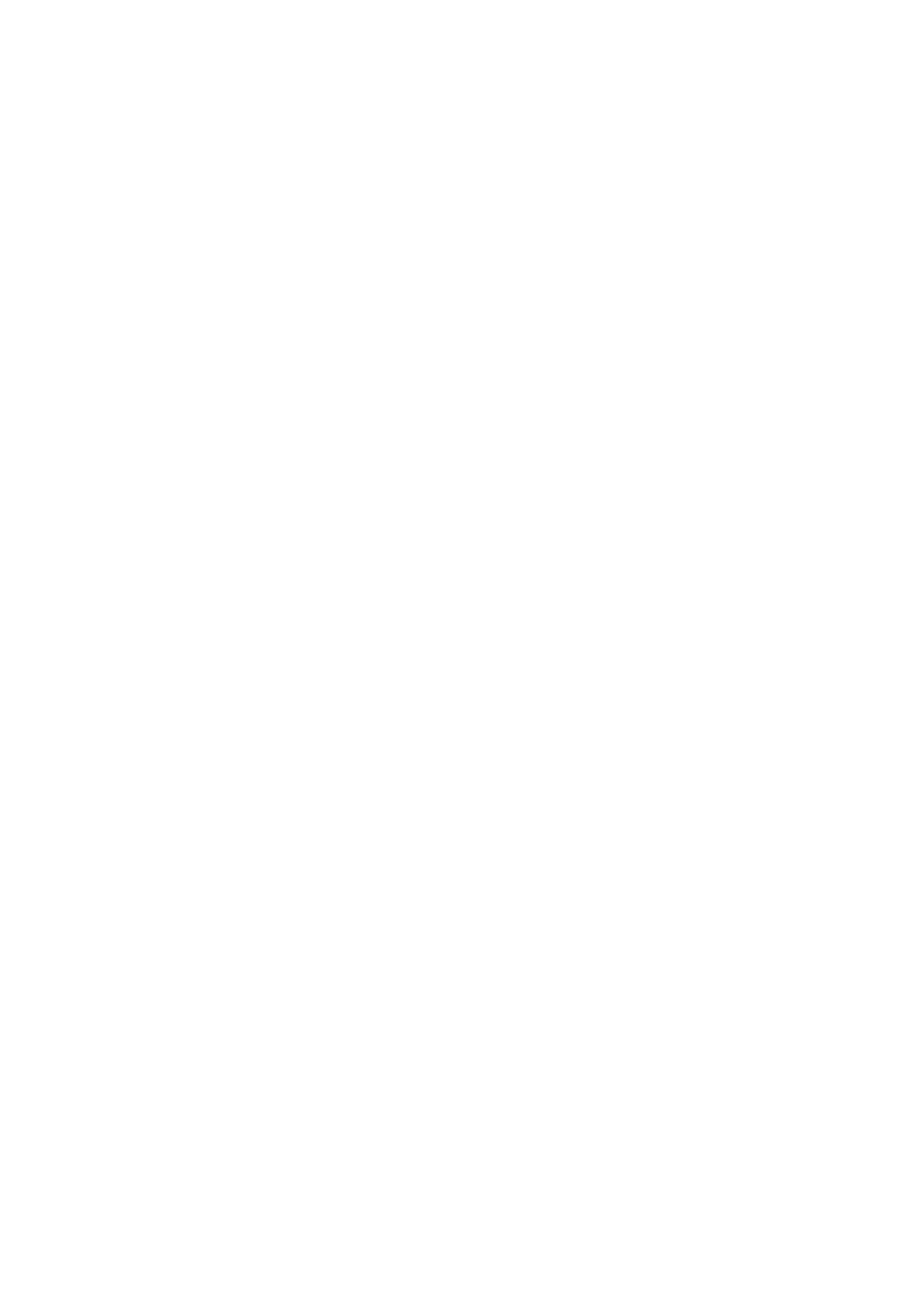## **PROPOSED RECOMMENDATION ON HIV/AIDS AND THE WORLD OF WORK**

The General Conference of the International Labour Organization,

- Having been convened at Geneva by the Governing Body of the International Labour Office, and having met in its Ninety-ninth Session on .. June 2010, and
- Noting that HIV/AIDS has a serious impact on society and economies, the world of work, workers, their families and dependants, the social partners and public and private enterprises;
- Considering that HIV/AIDS increases and intensifies poverty and that poverty increases and intensifies HIV/AIDS, undermining the attainment of decent work and sustainable development, and creating conditions that make people more vulnerable to HIV;
- Noting that high levels of poverty, lack of information and awareness and lack of adherence to treatment, increase the risk of HIV transmission, mortality levels, the number of children who have lost one or both parents and the number of workers engaged in informal work;
- Noting that stigma, discrimination and the threat of job loss suffered by persons affected by HIV/AIDS are barriers to knowing one's HIV status, thus increasing the vulnerability of workers and undermining the right to social benefits;
- Noting that HIV/AIDS has a more severe impact on vulnerable or at-risk groups, including children, youth, migrants and persons with disabilities;
- Believing that HIV affects both men and women, although women and girls are at greater risk and are more vulnerable to HIV infection and disproportionately affected by the HIV pandemic compared to men as a result of gender inequality, and that women's empowerment is therefore a key factor in the global fight against HIV/AIDS;
- Recalling the importance of safeguarding workers through comprehensive occupational safety and health programmes;
- Reaffirming the importance of the International Labour Organization's role in addressing HIV/AIDS in the world of work and the need for the Organization to strengthen its efforts to achieve social justice and to combat discrimination and stigmatization with regard to HIV/AIDS in all aspects of its work and mandate;
- Recalling the high value of the *ILO code of practice on HIV/AIDS and the world of work*, 2001 (code of practice), and the need to strengthen its implementation given that there are significant limits and gaps in its implementation;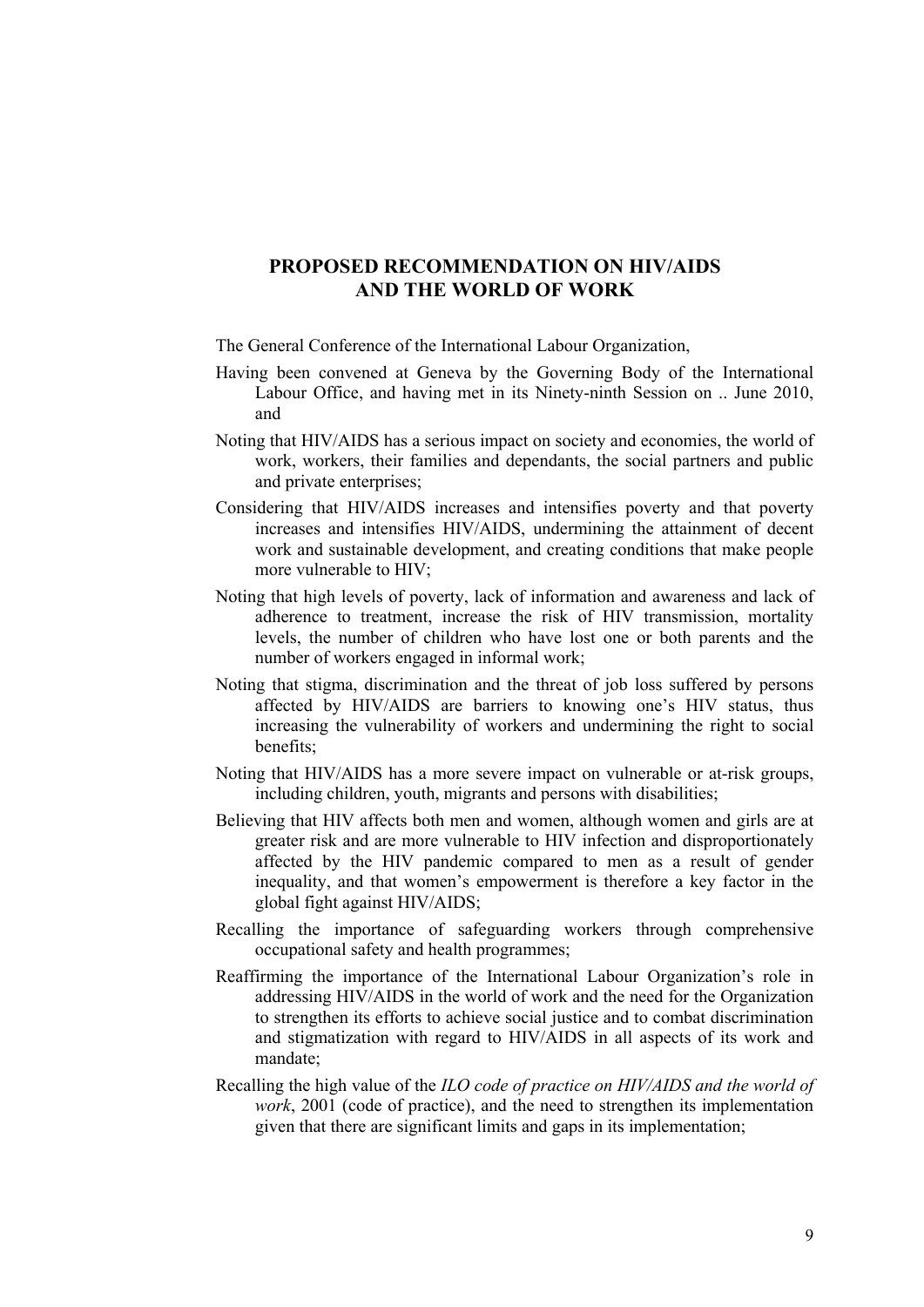- Noting the need to promote the international labour Conventions and Recommendations and other international instruments that are relevant to HIV/AIDS and the world of work;
- Recalling the specific role of employers' and workers' organizations in promoting and supporting national and international efforts on HIV/AIDS in and through the world of work;
- Noting the important role of the workplace as regards information about, and access to, prevention, treatment, care and support in the national response to HIV/AIDS;
- Affirming the need to continue and increase international cooperation, in particular in the context of the Joint United Nations Programme on HIV/AIDS (UNAIDS), to support efforts to give effect to this Recommendation;
- Recalling the value of collaboration at the national, regional and international levels with the relevant structures in the health sector and with relevant organizations, especially those representing persons living with HIV;
- Affirming the need to set an international standard in order to guide governments and the social partners in defining their roles and responsibilities at all levels;
- Having decided upon the adoption of certain proposals with regard to HIV/AIDS and the world of work; and

Having determined that these proposals shall take the form of a Recommendation;

adopts this .. day of June of the year two thousand and ten the following Recommendation, which may be cited as the HIV/AIDS Recommendation, 2010.

## I. DEFINITIONS

- 1. For the purposes of this Recommendation:
- (a) "HIV" means the Human Immunodeficiency Virus, a virus that weakens the body's immune system and, if not properly treated, ultimately causes AIDS in most cases;
- (b) "AIDS" means the Acquired Immune Deficiency Syndrome, caused by HIV, which is a set of medical conditions including opportunistic infections and cancers for which there are treatments, although there is no cure for the HIV infection to date;  $\frac{1}{1}$
- (c) "persons living with HIV/AIDS" means persons infected with HIV;
- (d) "stigma" means the pejorative perception of a person infected or affected by HIV, usually causing marginalization and stigmatization;
- (e) "discrimination" means any distinction, exclusion or preference which has the effect of nullifying or impairing equality of opportunity or treatment in employment or occupation, as referred to in the Discrimination (Employment and Occupation) Convention (No. 111) and Recommendation (No. 111), 1958;
- (f) "affected persons" means persons whose lives are changed in any way by HIV/AIDS owing to the broader impact of the pandemic;
- (g) "reasonable accommodation" means any modification or adjustment to a job or to the workplace that is reasonably practicable and will enable a person living with HIV/AIDS to have access to, or participate or advance in, employment; and

<sup>&</sup>lt;sup>1</sup> Subparagraphs (a) and (b) have been bracketed to indicate that they will be subject to further technical consultations.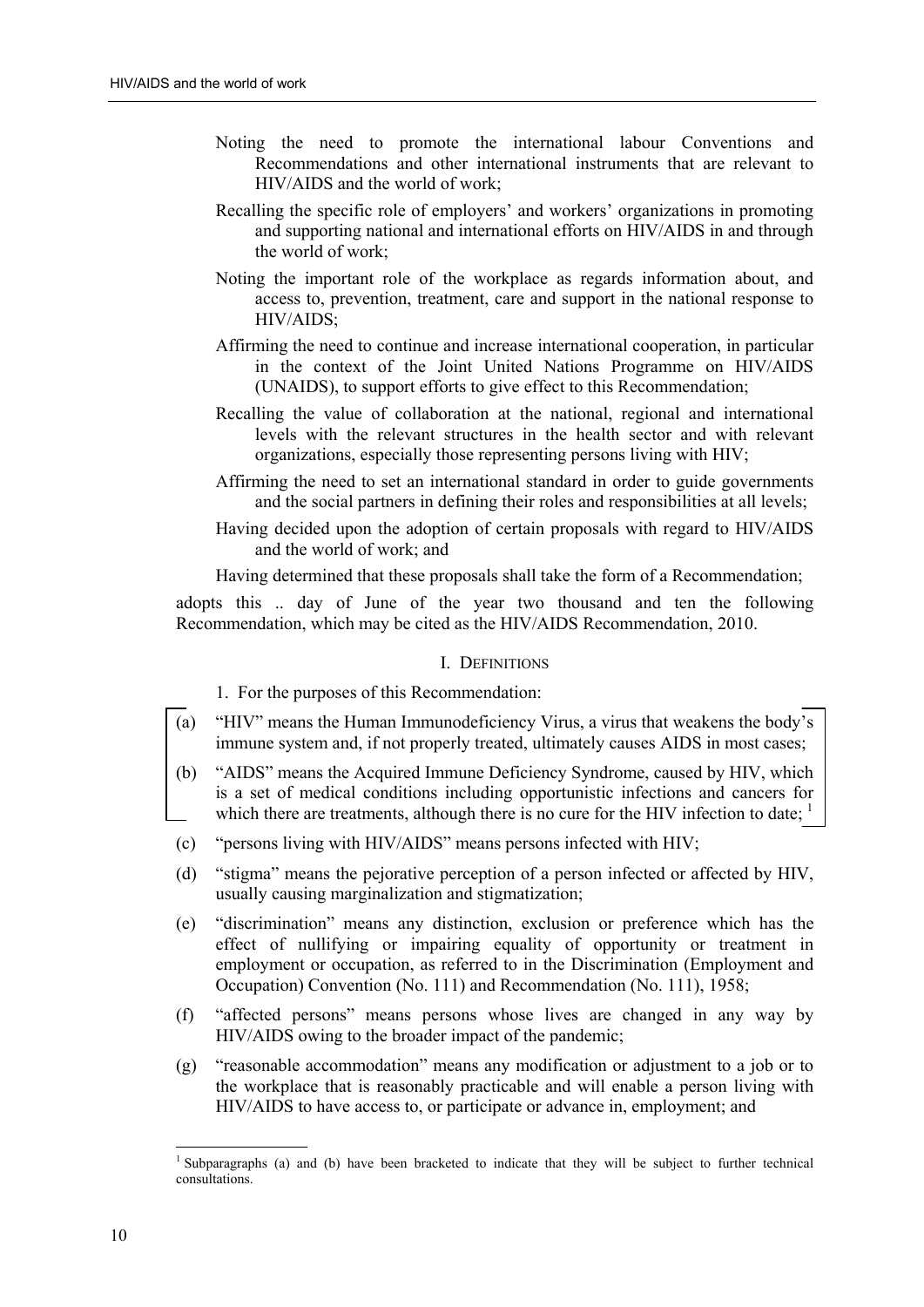(h) "vulnerability" means the unequal opportunities, social exclusion, unemployment or precarious employment, resulting from the social, cultural, political and economic factors that make a person more susceptible to HIV infection and to developing AIDS.

## II. SCOPE

- 2. This Recommendation covers:
- (a) all workers at all workplaces, including:
	- (i) persons in any employment or occupation;
	- (ii) persons in vocational training;
	- (iii) jobseekers and job applicants; and
	- (iv) laid-off workers;
- (b) all sectors of economic activity, including the private and public sectors and the formal and informal economies; and
- (c) armed forces and uniformed services.

## III. GENERAL PRINCIPLES

3. The following general principles should apply to all action involved in the national response to HIV/AIDS in the world of work:

- (a) combating HIV and AIDS contributes to the realization of human rights and fundamental freedoms for all, including workers, their families and their dependants;
- (b) HIV/AIDS should be recognized and treated as an issue that affects the workplace and should be addressed as one of the essential elements of the national, regional and international response to the pandemic with full participation of employers' and workers' organizations;
- (c) there should be no discrimination or stigmatization against workers, in particular job applicants, on the basis of either real or perceived HIV status, or on the grounds that they belong to segments of the population perceived to be at greater risk of or more vulnerable to HIV infection;
- (d) prevention of all means of HIV transmission should be a fundamental priority;
- (e) workers, their families and dependants should have access to and benefit from prevention, treatment, care and support in relation to HIV/AIDS; the workplace can play a role in facilitating access to these services;
- (f) workers should benefit from programmes to prevent specific risks of occupational transmission of HIV and other related transmissible diseases;
- (g) workers should enjoy protection of their privacy, including confidentiality related to HIV/AIDS, in particular with regard to their own HIV status;
- (h) no workers should be required to undertake an HIV test or disclose their HIV status; and
- (i) measures to address HIV/AIDS in the world of work should be part of national development policies and programmes, including those related to labour, education and health.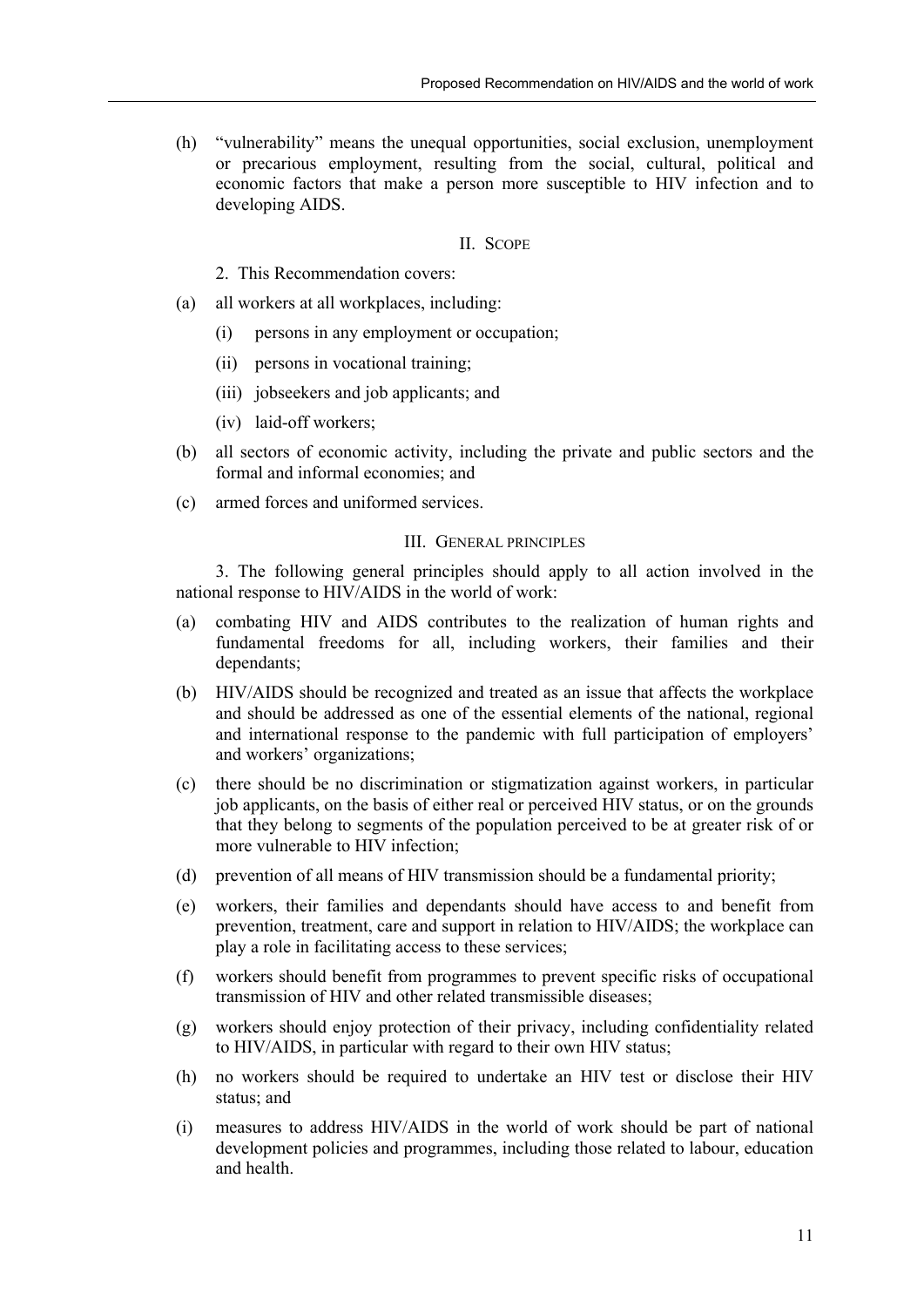## IV. NATIONAL POLICIES AND PROGRAMMES

## 4. Members should:

- (a) adopt national policies and programmes on HIV/AIDS and the world of work and on occupational safety and health, where they do not already exist; and
- (b) integrate their policies and programmes on HIV/AIDS and the world of work in development plans and poverty reduction strategies, as appropriate.

5. In developing the national policies and programmes, the competent authorities should take into account the code of practice and any subsequent revisions thereof, other relevant ILO instruments, and other relevant documents.

6. The national policies and programmes should be developed by the competent authorities, in consultation with the most representative employers' and workers' organizations, taking into account the views of the health sector, as well as of organizations representing persons living with HIV/AIDS.

7. In developing the national policies and programmes, the competent authorities should take into account the role of the workplace in prevention, treatment, care and support, including the promotion of voluntary counselling and testing, in collaboration with the local communities.

8. Members should take every opportunity to disseminate information about their policies and programmes on HIV/AIDS and the world of work through employers' and workers' organizations, other relevant HIV/AIDS entities, and public information channels.

## *Discrimination and promotion of equality of opportunity and treatment*

9. Governments, in consultation with the most representative employers' and workers' organizations, should consider affording protection equivalent to that available under the Discrimination (Employment and Occupation) Convention, 1958 (No. 111), to prevent discrimination based on real or perceived HIV status.

10. A person's real or perceived HIV status should not be a cause to prevent his or her recruitment or continued employment.

11. A person's real or perceived HIV status should not be a cause for termination of employment. Temporary absences from work because of illness or caregiving duties related to HIV or AIDS should be treated in the same way as absences for other health reasons, taking into account the Termination of Employment Convention, 1982 (No. 158).

12. When existing measures against discrimination in the workplace are inadequate for effective protection against discrimination in relation to HIV/AIDS, Members should adapt these measures or put new ones in place, and provide for their effective and transparent implementation.

13. Persons with HIV-related illnesses should be allowed to work for as long as they are medically fit to do so, in work reasonably adapted to their abilities. Measures to find other work through training or to facilitate their return to work should be encouraged in appropriate circumstances and when the person is able to do so, taking into consideration the requirements of the relevant ILO and United Nations instruments.

14. Measures should be taken in or through the workplace to reduce the transmission of HIV and alleviate its impact by promoting: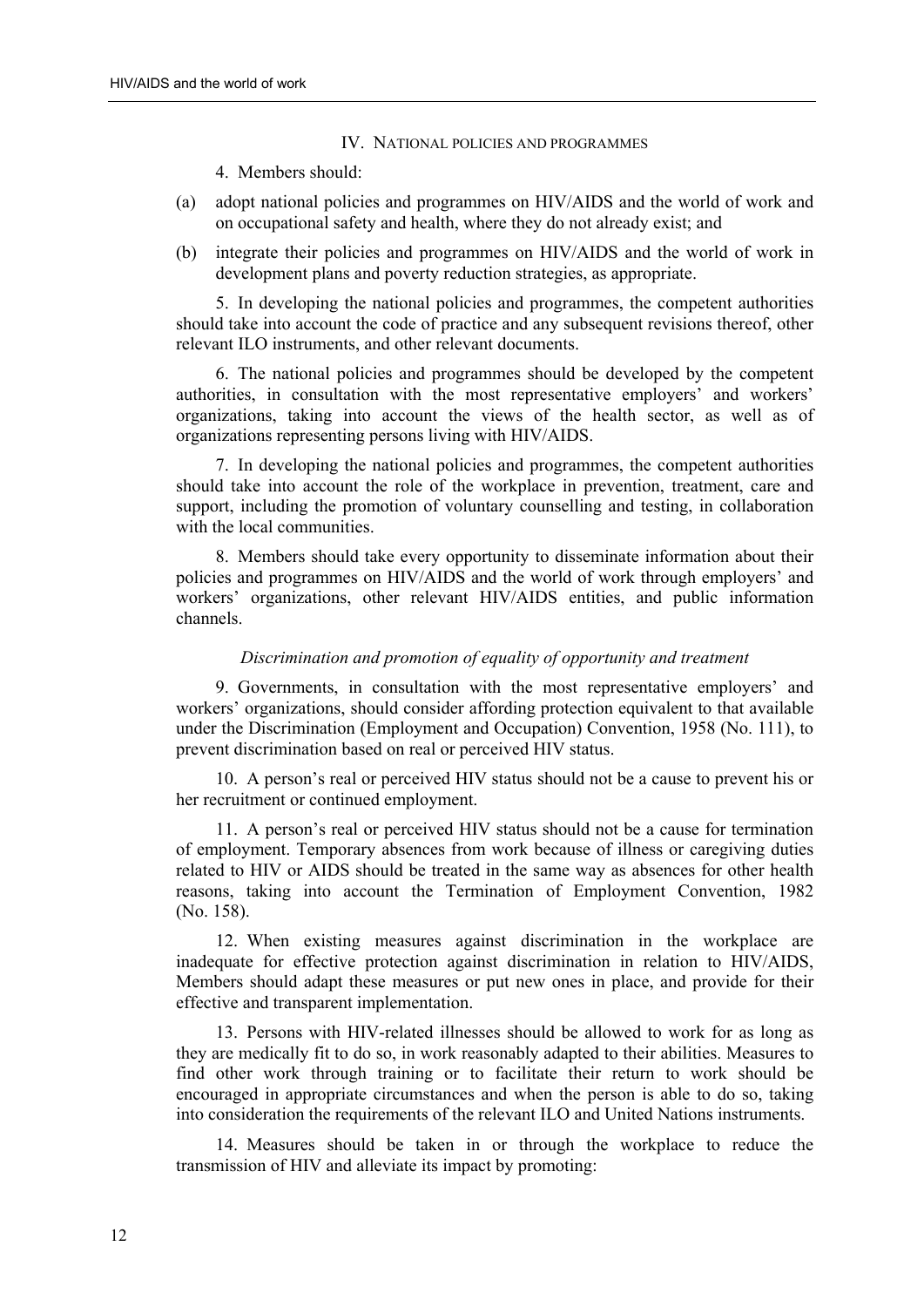- (a) respect for human rights;
- (b) gender equality and the empowerment of women, as well as measures to prevent and prohibit violence and harassment in the workplace;
- (c) the active participation of both women and men in the response to HIV/AIDS;
- (d) the involvement and empowerment of all workers regardless of their sexual orientation and whether or not they belong to a vulnerable group;
- (e) the protection of sexual and reproductive health and sexual and reproductive rights of women and men; and
- (f) the effective confidentiality of personal data.

## *Prevention*

15. Prevention strategies should be adapted to national conditions and the type of workplace, and should take into account gender as well as cultural, social and economic concerns.

16. Prevention programmes should ensure:

- (a) that accurate and relevant information is made available to all in a culturally sensitive format and language through the different channels of communication available;
- (b) comprehensive education programmes to help women and men understand and reduce the risk of HIV transmission, including mother-to-child transmission, and understand the importance of behaviour change;
- (c) effective occupational safety and health measures;
- (d) measures to encourage workers to know their own HIV status through voluntary counselling and testing;
- (e) access to all means of prevention, such as guaranteeing the availability of necessary supplies, in particular, male and female condoms and information about their use, where appropriate, and post-exposure prophylaxis;
- (f) harm reduction strategies; and
- (g) effective measures to reduce high-risk behaviours for all workers, including mostat-risk groups, with a view to reducing the incidence of the HIV pandemic.

## *Treatment and care*

17. All workers, including workers living with HIV/AIDS and their families and dependants, should be entitled to health services. These services should include access to free or affordable:

- (a) voluntary counselling and testing;
- (b) antiretroviral treatment and adherence education;
- (c) proper nutrition;
- (d) treatment for opportunistic infections and sexually transmitted infections, and any other HIV-related illnesses; and
- (e) support and prevention programmes for HIV-positive persons.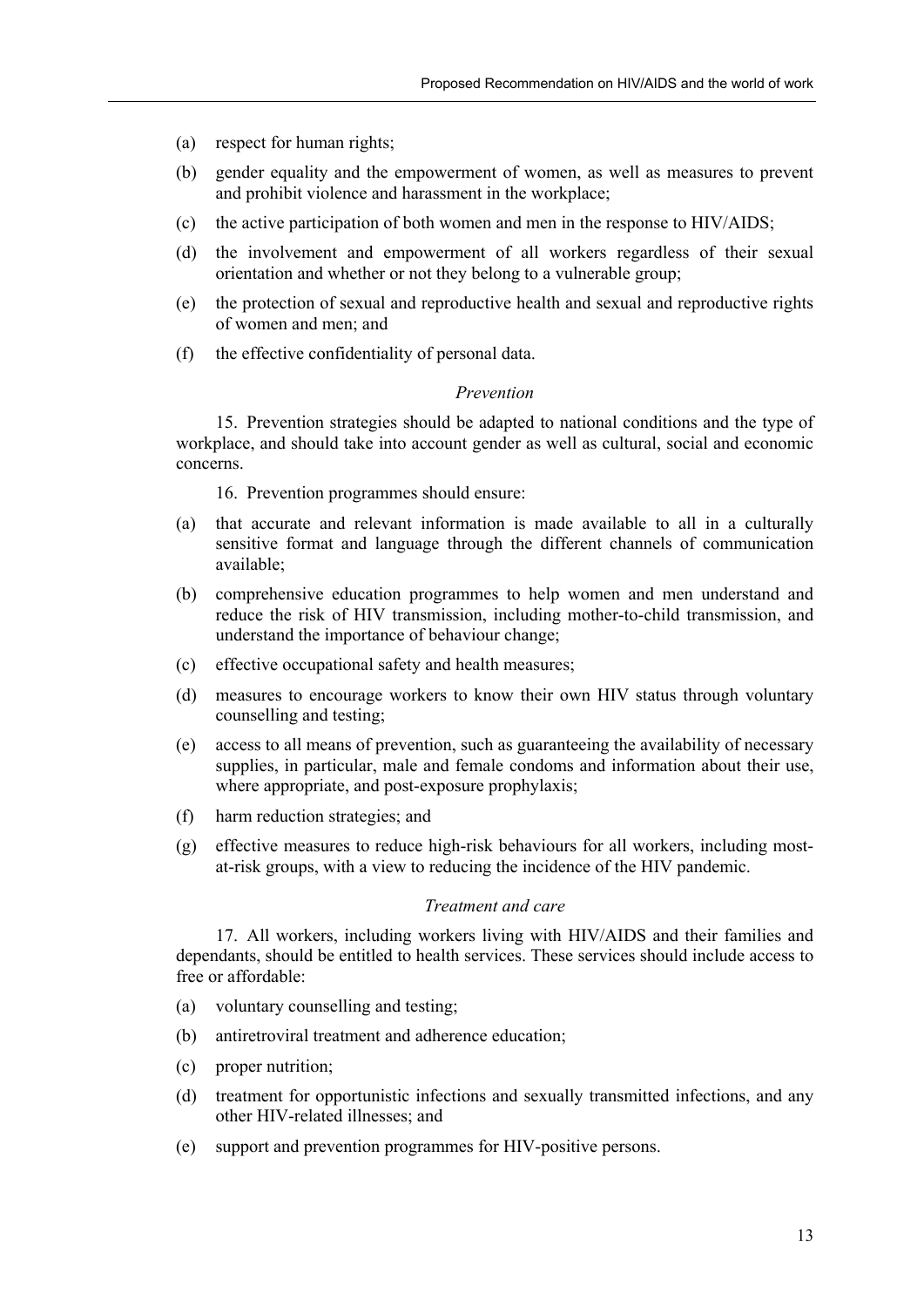18. Members should ensure that workers living with HIV/AIDS and their dependants benefit from full access to health care, whether this is provided under social security systems or public provisions or private insurance schemes. Members should also ensure the education and awareness raising of workers to facilitate access to them.

19. There should be no discrimination against workers or their dependants based on real or perceived HIV status in access to social security systems and occupational insurance schemes, or in relation to benefits under them including for health care and disability, and death and survivors' benefits.

### *Support*

20. Programmes of care and support should include measures of reasonable accommodation in the workplace for workers with HIV-related illnesses, with due regard to national conditions.

21. Where a direct link can be established between an occupation and the risk of infection, HIV/AIDS should be recognized as an occupational disease or accident, in accordance with national procedures and definitions, and with reference to the ILO List of Occupational Diseases Recommendation, 2002 (No. 194), as well as other relevant ILO standards.

22. Members should promote the retention in work and recruitment of persons living with HIV/AIDS and, where necessary, promote income-generating opportunities for persons living with or affected by HIV/AIDS.

#### *Privacy and confidentiality*

23. HIV testing or other forms of screening for HIV should not be required of workers, including job applicants.

24. The results of HIV testing should be confidential and not endanger access to jobs, job security or opportunities for advancement.

25. Workers, including job applicants, should not be required to disclose HIVrelated information about themselves or others. Access to such information should be governed by rules of confidentiality consistent with the *ILO code of practice on the protection of workers' personal data*, 1997, and other relevant international data protection standards.

26. Migrant workers, or those seeking to migrate for employment, should not be excluded from migration on the basis of their HIV status, whether real or perceived.

## *Occupational safety and health*

27. The working environment should be safe and healthy, in order to prevent transmission of HIV in the workplace, taking into account the Occupational Safety and Health Convention (No. 155) and Recommendation (No. 164), 1981, the Promotional Framework for Occupational Safety and Health Convention (No. 187) and Recommendation (No. 197), 2006, and other relevant international instruments, such as the joint ILO/WHO guidance documents.

28. Safety and health measures at work should include universal precautions, postexposure prophylaxis and other safety measures to minimize the risk of contracting HIV, especially in occupations most at risk.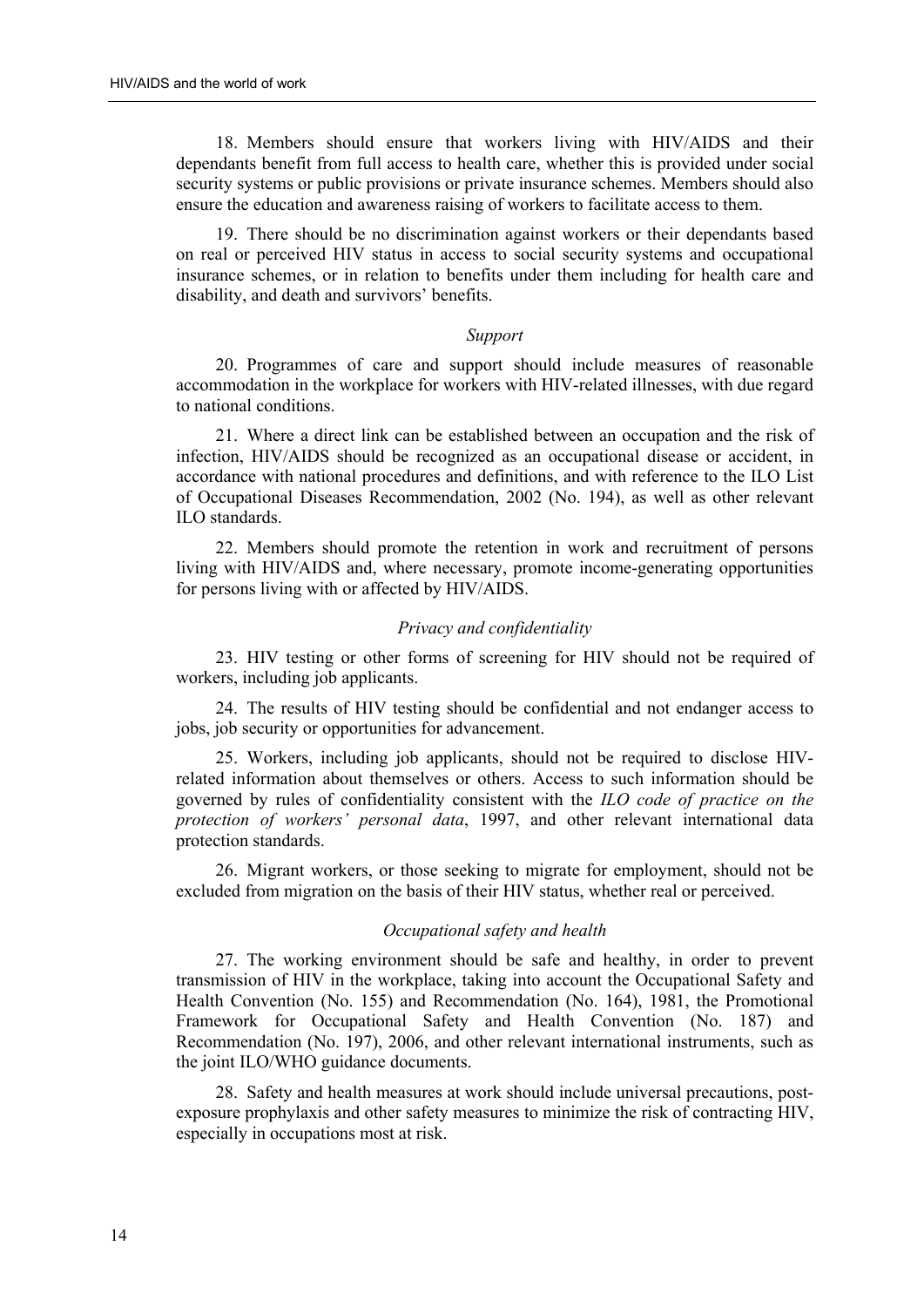29. When there is a real possibility of exposure to HIV at work, measures should be taken to raise awareness concerning methods of transmission and to ensure that prevention, safety and health are guaranteed in accordance with the relevant standards.

30. Awareness-raising measures should emphasize that HIV is not transmitted by casual physical contact and that the presence of a person living with HIV should not be considered a workplace hazard.

31. Occupational health services and workplace mechanisms related to occupational safety and health should address HIV/AIDS, taking into account the Occupational Health Services Convention (No. 161) and Recommendation (No. 171), 1985, the *Joint ILO/WHO guidelines on health services and HIV/AIDS*, 2005, and other relevant international instruments.

## *Children and young persons*

32. Members should take measures to combat child labour that may result from the death or illness of family members due to AIDS and to reduce the vulnerability of children to HIV, taking into account the ILO Declaration on Fundamental Principles and Rights at Work, 1998, the Minimum Age Convention (No. 138) and Recommendation (No. 146), 1973, and the Worst Forms of Child Labour Convention (No. 182) and Recommendation (No. 190), 1999. Special measures should be taken to protect children from sexual abuse and commercial sexual exploitation.

33. Members should take measures to protect young workers against HIV infection, and to include the special needs of children and young persons in response to HIV/AIDS in the national policies and programmes. These should include objective sex education, in particular the dissemination of information on HIV/AIDS through vocational training and in youth employment programmes and services.

## V. IMPLEMENTATION

34. National policies and programmes on HIV/AIDS and the world of work should:

- (a) be given effect, in consultation with the most representative employers' and workers' organizations and other parties concerned, by one or a combination of the following means:
	- (i) national laws and regulations;
	- (ii) collective agreements;
	- (iii) national and workplace policies and programmes of action; and
	- (iv) sectoral strategies, with particular attention to sectors in which workers are most at risk;
- (b) involve the labour justice and labour administration authorities in the planning and implementation of the policies and programmes, and training in this regard should be provided to them;
- (c) provide for measures in national laws and regulations to address breaches of privacy and confidentiality and other protection afforded under this Recommendation;
- (d) ensure collaboration and coordination among the public authorities and services concerned;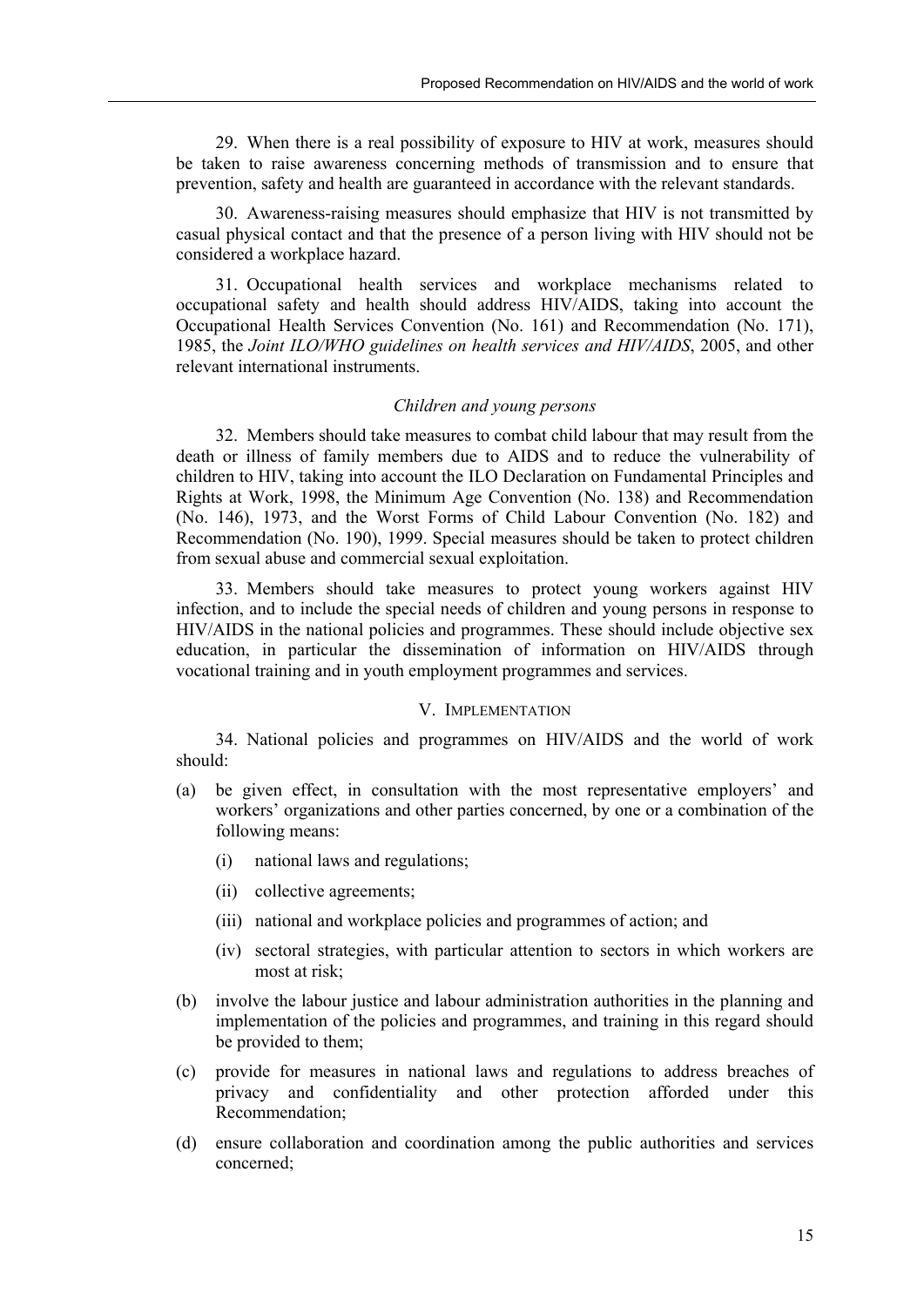- (e) encourage all enterprises, including those operating in export processing zones, to implement the national policies and programmes, with the participation of employers' and workers' organizations, including through their supply chains and distribution networks;
- (f) promote social dialogue, consultation, negotiation and other forms of cooperation among government authorities, public and private employers and workers and their representatives, taking into account the views of occupational health personnel, specialists in HIV/AIDS, and other parties such as organizations representing persons living with HIV;
- (g) be formulated, implemented, regularly reviewed and updated, taking into consideration the most recent scientific and social developments and the need to mainstream gender and cultural concerns;
- (h) be coordinated with, among others, national labour, social security and health systems; and
- (i) ensure that Members make reasonable provision for the means of their implementation, with due regard to national conditions.

### *Social dialogue*

35. Implementation of the HIV/AIDS policies and programmes should be based on cooperation and trust among employers and workers and their representatives, and governments, with the active involvement, at their workplace, of persons living with HIV.

36. Employers' and workers' organizations should promote awareness of HIV/AIDS, including prevention and non-discrimination, through the provision of education and information to their members. These should be gender-sensitive and sensitive to all targeted groups.

## *Education, training, information and consultation*

37. Training, safety instructions and any necessary guidance in the workplace related to HIV/AIDS should be provided in a clear and accessible form for all workers and, in particular, for newly engaged or inexperienced workers, including migrant workers, young workers and apprentices; these should be sensitive to gender and cultural concerns and adapted to the characteristics of the workforce, taking into account the risk factors for the workforce.

38. Up to date scientific and socio-economic information, and, where appropriate, education and training on HIV/AIDS should be available to employers, managers, and workers' representatives, in order to assist them in taking appropriate measures in the workplace.

39. All workers should receive training in HIV infection control procedures in the context of workplace accidents and first aid. Workers who may come into contact with human blood, blood products and other body fluids should receive additional training in prevention, registration procedures and post-exposure prophylaxis.

40. Workers and their representatives should have the right to be informed and consulted on measures taken to implement policies and programmes related to HIV/AIDS and to participate in workplace inspections in accordance with national practice.